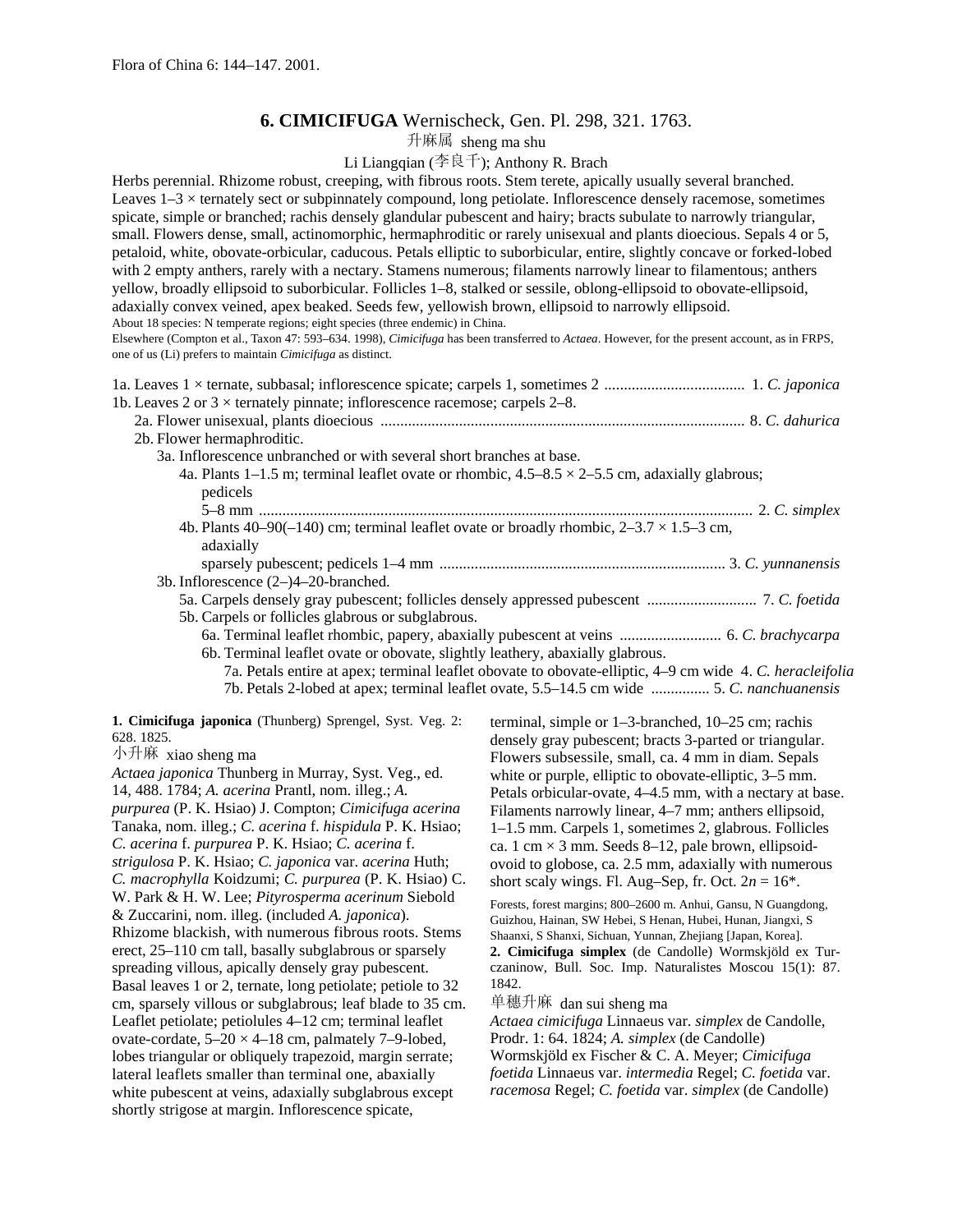Regel; *C. ussuriensis* Oettingen; *Thalictrodes simplex* (de Candolle) Kuntze.

Rhizome robust, blackish. Stem simple, 40–150 cm tall,  $\qquad \pm \equiv \pm \pm \pm \pi$  da san ye sheng ma glabrous, sometimes white pubescent apically. Proximal cauline leaves 2 or  $3 \times$  ternately pinnate, long petiolate; petiole to 30 cm; leaf blade ovate-triangular, to 30 cm; terminal leaflet broadly lanceolate to rhombic,  $3-8.5 \times 1.5-5.5$  cm, usually 3-lobed, margin serrate; lateral leaflets usually sessile, narrowly obliquely ovate, smaller than terminal one, abaxially sparsely white villous at veins, adaxially glabrous. Distal cauline leaves smaller, 1 or  $2 \times$  ternately pinnate. Inflorescence racemose, to 35 cm, unbranched or sometimes several branched at base; rachis and pedicels densely white or gray pubescent; bracts subulate, shorter than pedicels. Pedicel (3–)5–10(–15) mm. Sepals broadly elliptic, ca. 4 mm. Petals elliptic to broadly elliptic, membranous at apex, 2-lobed. Filaments narrowly linear, 5–8 mm, glabrous; anthers ellipsoid, ca. 1 mm. Carpels 2–8, densely gray or white pubescent, stalked. Follicles  $7-9(-13) \times$ 4–5 mm, appressed pubescent or glabrous, stalk elongate after anthesis. Seeds 4–8, ellipsoid, ca. 3.5 mm, with scaly wings all around. Fl. Aug–Sep, fr. Sep–Oct.  $2n = 16^*$ .

Forest margins, scrub, grassy slopes, open lands; 300–3200 m. Gansu, Guangdong, Hebei, Heilongjiang, Jilin, Liaoning, Nei Mongol, Shaanxi, Sichuan, Taiwan, Zhejiang [Japan, Korea, E Mongolia, Russia (Far East, E Siberia)].

Liaoning, Nei Mongol [Korea, Russia (Far East)]. **3. Cimicifuga yunnanensis** P. K. Hsiao in W. T. Wang & P. K. Hsiao, Acta Phytotax. Sin., Addit. 1: 55. 1965.

*Actaea yunnanensis* (P. K. Hsiao) J. Compton. 南川升麻 nan chuan sheng ma

Rhizome robust, gray-brown, with many fibrous roots. Stems 40–90(–140) cm tall, basally sparsely pubescent, apically densely pubescent. Proximal and middle cauline leaves  $3 \times$  ternately pinnate, long petiolate; petiole 5.5–17 cm, pubescent; leaf blade triangular, 12–  $40 \times 12 - 40$  cm, papery; terminal leaflet ovate or broadly rhombic,  $2-3.7 \times 1.5-3.2$  cm, undivided to 3parted, margin irregularly serrate; lateral leaflets obliquely ovate, adaxially pubescent. Distal cauline leaves 1 or  $2 \times$  ternate. Inflorescence racemose, 5–13 cm, usually unbranched, or sometimes 1–3-branched below; rachis and pedicels gray glandular pubescent; bracts linear-lanceolate or linear,  $5-14 \times 1-2.5$  mm. Pedicel 1–4 mm, sometimes nearly absent. Sepals 4 or 5, broadly elliptic or obovate,  $3-4.5 \times 2.5-3.2$  mm. Petals elliptic or suborbicular,  $3.7-5 \times 3-4$  mm, apex white, submembranous, 2-lobed, truncate. Filaments to 8 mm; anthers ovate-orbicular, 0.6–1 mm. Carpels 3–5, densely gray pubescent, shortly stalked. Follicles narrowly obovate,  $1.1-1.5$  cm  $\times$  3-5 mm, stalk 1-3 mm, appressed pubescent. Seeds 4 or 5, ca. 3 mm, with membranous scaly wings all around. Fl. Jul, fr. Sep. 2*n*  $= 16*$ .

Candolle or sect. *Dichanthera* (P. K. Hsiao) J. Compton. • Forest margins, grassy slopes; 2900–4100 m. NW Yunnan.

**4. Cimicifuga heracleifolia** Komarov, Trudy Imp. S.-Peterburgsk. Bot. Sada 18: 438. 1901.

## *Actaea heracleifolia* (Komarov) J. Compton.

Rhizome robust, blackish. Stems ca. 1 m tall or more, glabrous. Proximal cauline leaves  $2 \times$  ternate, glabrous, long petiolate; petiole to 20 cm, glabrous; leaf blade slightly triangular, to 20 cm wide; terminal leaflet obovate to obovate-elliptic,  $6-12 \times 4-9$  cm, base rounded to subcordate, margin dentate, apex 3-lobed; lateral leaflets usually obliquely ovate, smaller than terminal ones, leathery, glabrous, or abaxially sparsely white pubescent at veins. Distal cauline leaves usually ternate. Inflorescence racemose, 2-9-branched; rachis and pedicels gray glandular pubescent and hairy; bracts subulate, ca. 1 mm. Pedicel 2–4 mm. Flowers small, ca. 5 mm in diam. Sepals yellowish white, obovateorbicular to broadly elliptic,  $3-4 \times 2.5-3$  mm. Petals elliptic,  $2.5-4 \times 1.6-2$  mm, apex white, submembranous, usually entire. Filaments filarious, 3–6 mm; anthers ellipsoid, ca. 0.8 mm. Carpels 3–5, shortly stalked, glabrous. Follicles  $5-6 \times 3-4$  mm, with slender stalk ca. 1 mm. Seeds usually 2, ca. 3 mm, with membranous scaly wings all around. Fl. Aug–Sep, fr. Sep–Oct.

Scrub, grassy slopes; sea level to 1000 m. Heilongjiang, Jilin,

**5. Cimicifuga nanchuanensis** P. K. Hsiao in W. T. Wang & 云南升麻 P. K. Hsiao, Acta Phytotax. Sin., Addit. 1: 56. 1965. yun nan sheng ma

Rhizome unknown. Stems glabrous, smooth. Proximal and middle cauline leaves 2 or  $3 \times$  ternate, long petiolate; petiole to 22 cm, subglabrous; leaf blade triangular, to 40 cm wide, both surfaces glabrous; terminal leaflet ovate,  $9-15 \times 5.5-14.5$  cm, slightly leathery, base cordate or subrounded, apex acuminate or acute; lateral leaflets obliquely broadly ovate, smaller than terminal one,  $5-9.5 \times 4-8.5$  cm. Distal cauline leaves ternate. Inflorescence racemose, 4–8 branched, branches 3–14.5 cm; rachis and pedicels densely gray pubescent; bracts subulate, ca. 1 mm. Pedicel 3–4 mm. Flowers small, ca. 4 mm in diam. Sepals 4 or 5, broadly elliptic or obovate-orbicular, 3–4  $\times$  2.5–3.2 mm. Staminodes elliptic, ca. 3.8  $\times$  2.2 mm, 2lobed at apex. Stamens 4–7 mm; filaments narrowly linear; anthers yellowish, broadly ellipsoid, ca. 0.6 mm. Carpels 3–5(or 6), ca. 1.5 mm, shortly stalked, smooth, glabrous or subglabrous.

• Mountains. SE Sichuan (Nanchuan Xian).

Compton et al. (Taxon 47: 593–634. 1998) suggested that this taxon might belong to either *Actaea* sect. *Cimicifuga* (Wernischeck) de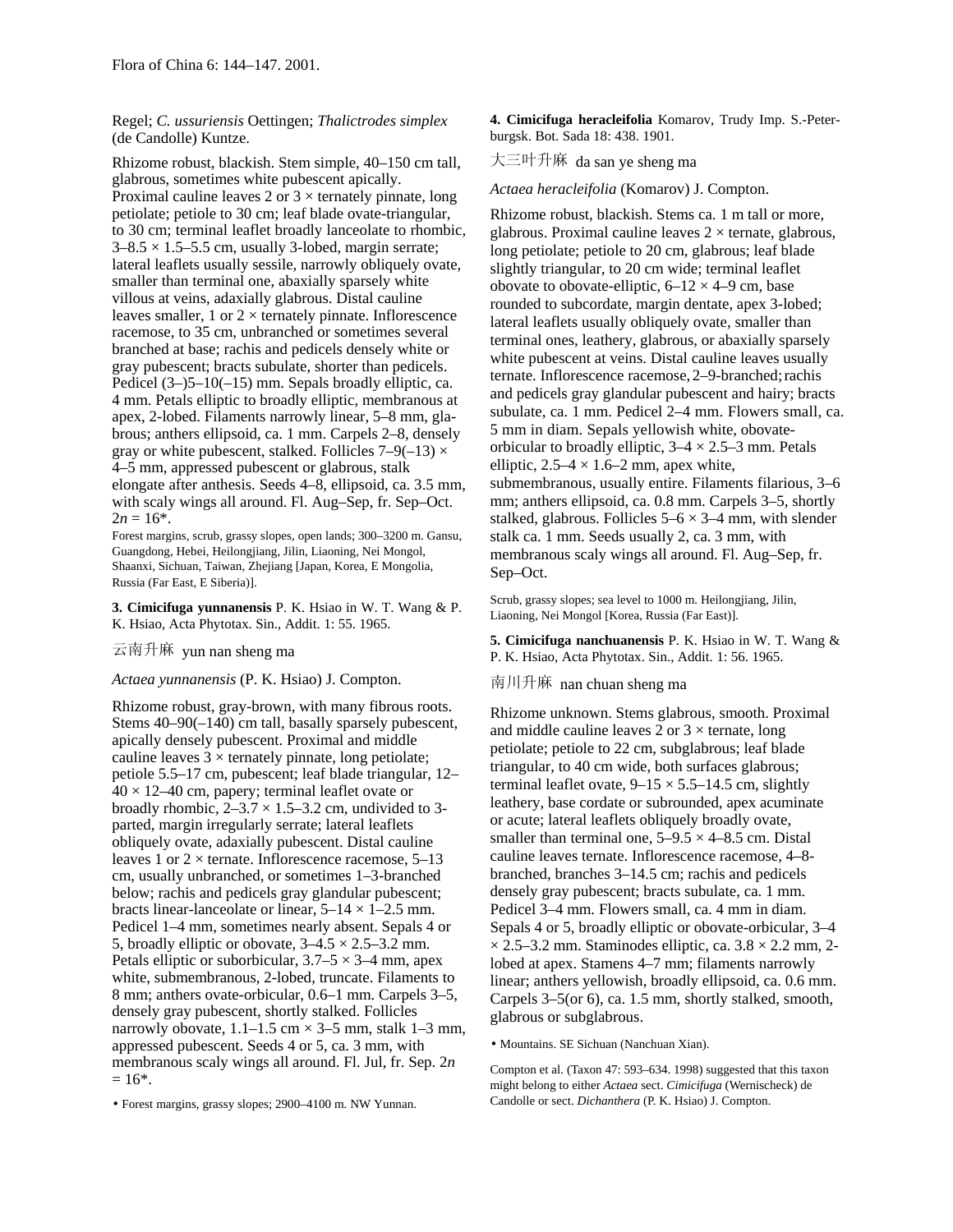**6. Cimicifuga brachycarpa** P. K. Hsiao in W. T. Wang & P. K. Hsiao, Acta Phytotax. Sin., Addit. 1: 57. 1965.

短果升麻 duan guo sheng ma

*Actaea brachycarpa* (P. K. Hsiao) J. Compton; *Cimicifuga lancifoliolata* X. F. Pu & M. R. Jia.

Rhizome robust, with numerous fibrous roots. Stems ca. 1.5 m tall, basally subglabrous, apically pubescent. Proximal cauline leaves  $2 \times$  ternate, long petiolate; petiole 3–15 cm, base sheathed, subglabrous; leaf blade triangular, to 26 cm; terminal leaflet rhombic, ca.  $8.5 \times$ 6.3 cm, margin serrate, apex acute; lateral leaflets ovate-elliptic,  $5.4-7.6 \times 1.5-3$  cm, papery, abaxially pubescent at veins, adaxially subglabrous. Distal cauline leaves shortly petiolate; petiole ca. 3 mm, usually ternate. Inflorescence racemose, 4–6-branched; rachis and pedicels densely gray-appressed glandular pubescent; bracts subulate, ca. 1 mm. Pedicel 2–3 mm. Flowers small, ca. 4 mm. Sepals white. Carpels (1 or)2 or 3(or 4), glabrous or sparsely pubescent, stalked. Follicles suborbicular, ca.  $3 \times 3$  mm, glabrous; persistent style ca. 1.5 mm, base with slender stalk ca. 1.5 mm, sometimes sparsely pubescent. Seeds 2 or 3, ovate-ellipsoid,  $2.5-2.8 \times$  ca. 1.5 mm, without scaly wings. Fr. Sep.

• Forests, moist open slopes; ca. 2000 m. Henan, Hubei, Shanxi, Sichuan, NE Yunnan (Zhenxiong Xian).

**7. Cimicifuga foetida** Linnaeus, Syst. Nat., ed. 12, 2: 659. 1767.

## 升麻 sheng ma

Rhizome robust, blackish. Stem 1–2 m tall, base to 1.4 cm in diam., branched, pubescent. Leaves 2 or  $3 \times$ ternately pinnate. Proximal cauline leaves long petiolate; petiole to 15 cm; leaf blade triangular, to 30 cm wide; terminal leaflet rhombic,  $2.5-10 \times 1-7$  cm, usually lobed, margin serrate; lateral leaflets obliquely ovate; becoming black or not when dried, abaxially sparsely white pubescent at veins, villous, or densely pubescent, adaxially glabrous. Distal cauline leaves shortly petiolate or sessile, small. Inflorescence racemose, to 45 cm, 3–20-branched, proximal branch to 15 cm; rachis densely gray glandular pubescent, intermixed gray pubescent; bracts subulate or linear,  $1-15 \times 0.5-2$  mm, persistent or caducous. Pedicel ca. 2 mm. Flowers small, ca. 4 mm in diam. Sepals white or greenish white, obovate-orbicular, 3–4 mm. Petals broadly elliptic, ca. 3 mm, entire or 2-lobed or 2-parted to middle, nearly membranous. Stamens 4–7 mm; anthers yellow or yellowish white. Carpels 2–5, densely gray pubescent, sessile or very shortly stalked. Follicles oblong,  $8-14 \times$ 2.5–5 mm, appressed pubescent, stalk 2–3 mm. Seeds brown, ellipsoid, 2.5–3 mm, with scaly wings all around. Fl. Jul–Sep, fr. Aug–Oct. 2*n* = 16\*, 32\*.

Forests, forest margins, grassy slopes, mountains; 1700–3600 m. Gansu, W Henan, Hubei, Qinghai, Shaanxi, Shanxi, Sichuan, Xizang, Yunnan [Bhutan, India, Kazakhstan, Mongolia, Myanmar, Russia, (Siberia), Sikkim].

This species has long been used medicinally.

- 1a. Leaf blade becoming black when dried; bracts linear,  $5-15 \times 0.5-2$  mm, persistent ............................ 7c. var. *longibracteata*
- 1b. Leaf blade not becoming black when dried; bracts subulate, ca. 1 mm, caducous.
	- 2a. Leaflets abaxially densely pubescent .............................. 7d. var. *velutina*
	- 2b. Leaflets abaxially sparsely white pubescent or villous at veins.
		- 3a. Leaflets usually  $2.5-4 \times 1-2.5$  cm, abaxially villous at veins 7b. var. *foliolosa*
		- 3b. Leaflets usually  $7-10 \times 4-7$  cm, abaxially white pubescent at veins. 4a. Petals undivided or indistinctly 2-lobed ...................... 7a. var. *foetida*
			- 4b. Petals 2-parted nearly to middle ......................... 7e. var. *bifida*

### **7a. Cimicifuga foetida** var. **foetida**

升麻(原变种) sheng ma (yuan bian zhong)

*Actaea cimicifuga* Linnaeus, Sp. Pl. 1: 504. 1753; *A. frigida* (Royle)Prantl; *A. mairei* (H. Léveillé) J. Compton; *Actinospora frigida* (Royle) Fischer & C. A. Meyer; *Cimicifuga foetida* var. *mairei* (H. Léveillé) W. T. Wang & Z. Wang; *C. frigida* Royle; *C. mairei* H. Léveillé.

Leaflets not becoming black when dried, usually 7–10  $\times$  4–7 cm, abaxially white pubescent at veins. Bracts subulate, ca. 1 mm, caducous. Petals undivided or indistinctly 2-lobed.

Forests, forest margins, grassy slopes; 1700–2300 m. Gansu, W Henan, Hubei, Qinghai, Shaanxi, Shanxi, Sichuan, Xizang, Yunnan [Bhutan, India, Kazakhstan, Mongolia, Myanmar, Russia (Siberia), Sikkim].

**7b. Cimicifuga foetida** var. **foliolosa** P. K. Hsiao in W. T. Wang & P. K. Hsiao, Acta Phytotax. Sin., Addit. 1: 58. 1965.

多小叶升麻 duo xiao ye sheng ma

*Actaea mairei* (H. Léveillé) J. Compton var. *foliolosa* (P. K. Hsiao) J. Compton; *Cimicifuga mairei* H. Léveillé var. *foliolosa* (P. K. Hsiao) J. Compton & Hedderson.

Leaflets not becoming black when dried, usually 2.5–4  $\times$  1–2.5 cm, abaxially villous at veins. Bracts subulate, ca. 1 mm, caducous.

• Forests; 3000–3600 m. W Sichuan, E Xizang.

**7c. Cimicifuga foetida** var. **longibracteata** P. K. Hsiao in W. T. Wang & P. K. Hsiao, Acta Phytotax. Sin., Addit. 1: 58. 1965.

长苞升麻 chang bao sheng ma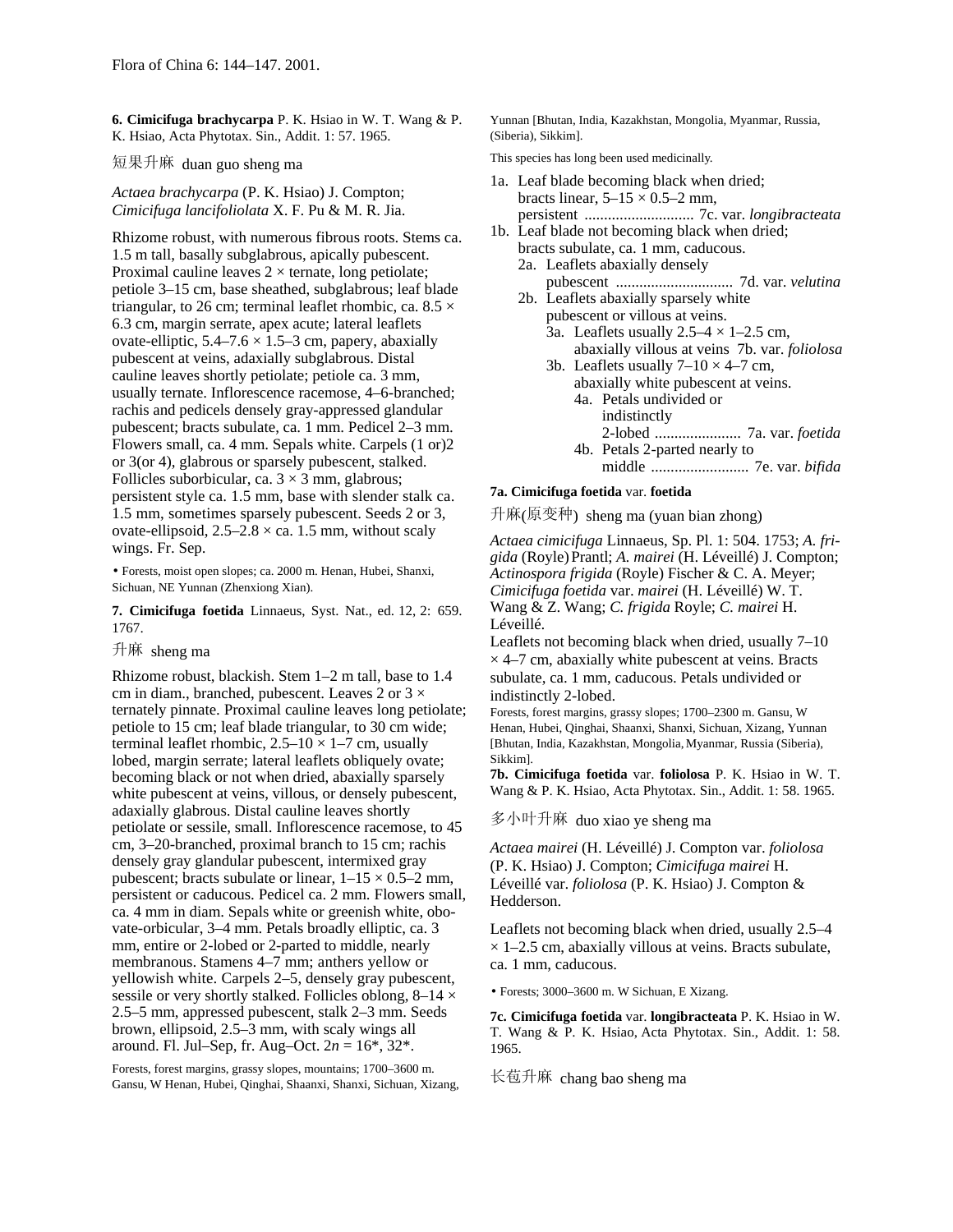Leaf blade becoming black when dried. Bracts linear,  $5-15 \times 0.5-2$  mm, persistent.

• Grassy slopes; ca. 3400 m. NW Yunnan (Dêqên Xian).

**7d. Cimicifuga foetida** var. **velutina** Franchet ex Finet & Gagnepain, Bull. Soc. Bot. France 51: 521. 1904.

毛叶升麻 mao ye sheng ma

Leaflets not becoming black when dried, abaxially densely pubescent. Bracts subulate, ca. 1 mm, caducous.

• Mountains; 3000–3200 m. Sichuan, NW Yunnan.

**7e. Cimicifuga foetida** var. **bifida** W. T. Wang & P. K. Hsiao, Bull. Bot. Lab. N. E. Forest. Inst., Harbin 8: 16. 1980.

两裂升麻 liang lie sheng ma

Leaflets not becoming black when dried, usually 7–10  $\times$  4–7 cm, abaxially white pubescent. Bracts subulate, ca. 1 mm, caducous. Petals 2-parted nearly to middle.

• About 3300 m. Xizang (Mainling Xian).

**8. Cimicifuga dahurica** (Turczaninow ex Fischer & C. A. Meyer) Maximowicz, Prim. Fl. Amur. 28. 1859.

兴安升麻 xing an sheng ma

*Actinospora dahurica* Turczaninow ex Fischer & C. A. Meyer, Index Sem. Hort. Petrop. 1: 21. 1835; *Actaea dahurica* (Turczaninow ex Fischer & C. A. Meyer) Turczaninow ex Fischer & C. A. Meyer; *A. pterosperma* Turczaninow ex Fischer & C. A. Meyer.

Rhizome robust, blackish. Stems to 1 m tall, glabrous or slightly pubescent. Proximal cauline leaves 2 or  $3 \times$ ternate, long petiolate; petiole to 17 cm; leaf blade triangular, to 22 cm wide; terminal leaflet broadly rhombic,  $5-10 \times 3.5-9$  cm, 3-parted, margin serrate; lateral leaflets long elliptic-ovate, slightly oblique, abaxially sparsely pubescent at veins, adaxially glabrous. Distal cauline leaves similar to proximal cauline ones, but smaller, shortly petiolate. Inflorescence compound racemose, 7–20-branched; rachis and pedicels gray glandular pubescent; bracts subulate, apex acuminate. Pedicel 2–8 mm. Flowers unisexual. Sepals broadly elliptic to broadly obovate, 3–3.5 mm. Petals forked, 2-parted, with 2 sterile anthers. Filaments filarious, 4–5 mm; anthers ca. 1 mm. Carpels 4–7, sparsely gray pubescent or subglabrous, sessile or shortly stalked. Follicles  $7-8 \times ca$ . 4 mm, appressed white pubescent, apex truncate, stalks 7–8 mm. Seeds 3 or 4, brown, ellipsoid, ca. 3 mm, with membranous scaly wings all around. Fl. Jul–Aug, fr. Aug–Sep.  $2n =$ 16.

In scrub, forests, grasslands; 300–1200 m. Hebei, Heilongjiang, Henan, Jilin, Liaoning, Nei Mongol, Shaanxi, Shanxi [Korea, Mongolia, Russia (Far East and E Siberia)].